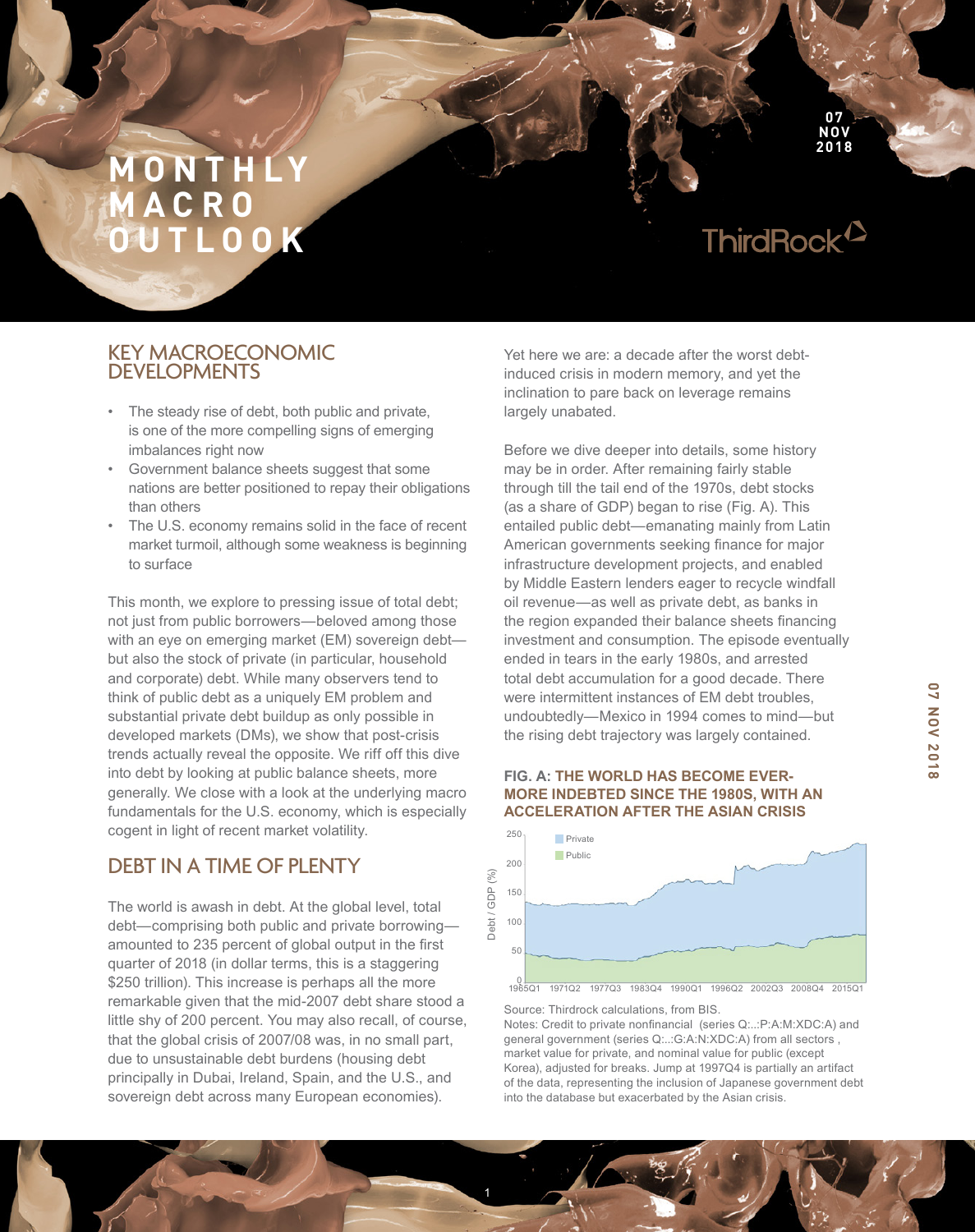At least till the mid-1990s. Bolstered by solid growth records and local currencies implicitly tied to the dollar, private borrowers in East Asian economies began to crank up their borrowing. This exploded in the Asian crisis of 1997, which spread like contagion to other EMs—Russia in 1998, and Latin America (again) in 1999—such that by the 2000s, global total debt had jumped another quantum to a little less than 200 percent of global output.

Yet none of that history has prepared the world for the acceleration of debt since the fnancial crisis. The dip in debt growth that followed the crisis was vanishingly brief: owing to government bailouts, global public debt had resumed an upward path by 2009, and private debt pretty much followed about a year or two later. A fner breakdown reveals the divergent paths followed by advanced relative to emerging economies. For DMs, it is clear that total debt is rising by dint of increases in the public debt burden; since the crisis, public debt has increased by 50 percent, to almost 100 percent of GDP in the frst quarter of this year (Fig. B). In contrast, the source of the rising tide of total debt in EMs stems from private—more specifically, corporate—debt (Fig. C). The growth in this instance has been even more rapid: over the past decade, corporate debt has doubled its share of GDP.

#### **FIG. B: ADVANCED ECONOMY DEBT AFTER THE GLOBAL CRISIS HAS BEEN ATTRIBUTABLE TO GOVERNMENT BORROWING**



Source: Thirdrock calculations, from BIS. Notes: Credit to nonfnancial household (series Q:..:H:A:M:XDC:A), corporate (series Q:..:N:A:M:XDC:A), and general government (series Q:..:G:A:N:XDC:A) from all sectors, market value for private, and nominal value for public, adjusted for breaks. The discrete jump at 1997Q4 is partially an artifact of the data, representing the inclusion of Japanese government debt into the database, but was exacerbated by the 1997 Asian crisis.

#### **FIG. C: POST-FINANCIAL CRISIS, THE RAPID ACCELERATION IN EM DEBT HAS BEEN DUE TO CORPORATE BORROWING**

ThirdRock<sup>2</sup>



Source: Thirdrock calculations, from BIS. Notes: Credit to nonfnancial household (series Q:..:H:A:M:XDC:A), corporate (series Q:..:N:A:M:XDC:A), and general government (series Q:..:G:A:N:XDC:A) from all sectors, market value for private, and nominal value for public (except Korea), adjusted for breaks.

What is perhaps most surprising about this new pattern of debt accumulation—especially in light of the history discussed above—is that, traditionally, EMs have typically struggled with government debt, especially external sovereign debt issued in a foreign currency. Recent woes in Argentina and Turkey are a reminder that this sort of debt dynamic is certainly not behind us, but it is nevertheless insightful to contrast the much more modest pace of government debt pickup in EMs since 2007, versus the larger bump in government debt for DMs as a whole. DM governments—often viewed as more temperate when it comes to fiscal prudence, and moreover do not have to deal with the "original sin" of being unable to borrow in their domestic currencies. Still, it must be worrisome to even to the most stoic observers that government debt in the industrialized economies is a little more than double that in the developing world. This significant public debt burden owed by DMs is belatedly coming into focus with Italian debt shenanigans, although we'd point out that the Italians are far from the only perpetrators of debt largesse among their peers.

Such public debt growth tends to be especially corrosive for growth, which post-crisis DMs are already struggling with in general, owing to very weak productivity growth. Our estimates suggest that a one standard-deviation increase in public debt accumulation (amounting to about 35 percentage points, which is comparable to the average debt buildup in DMs) translates into a cumulative drag of about 0.3 percent of output growth, realized over the course of the following

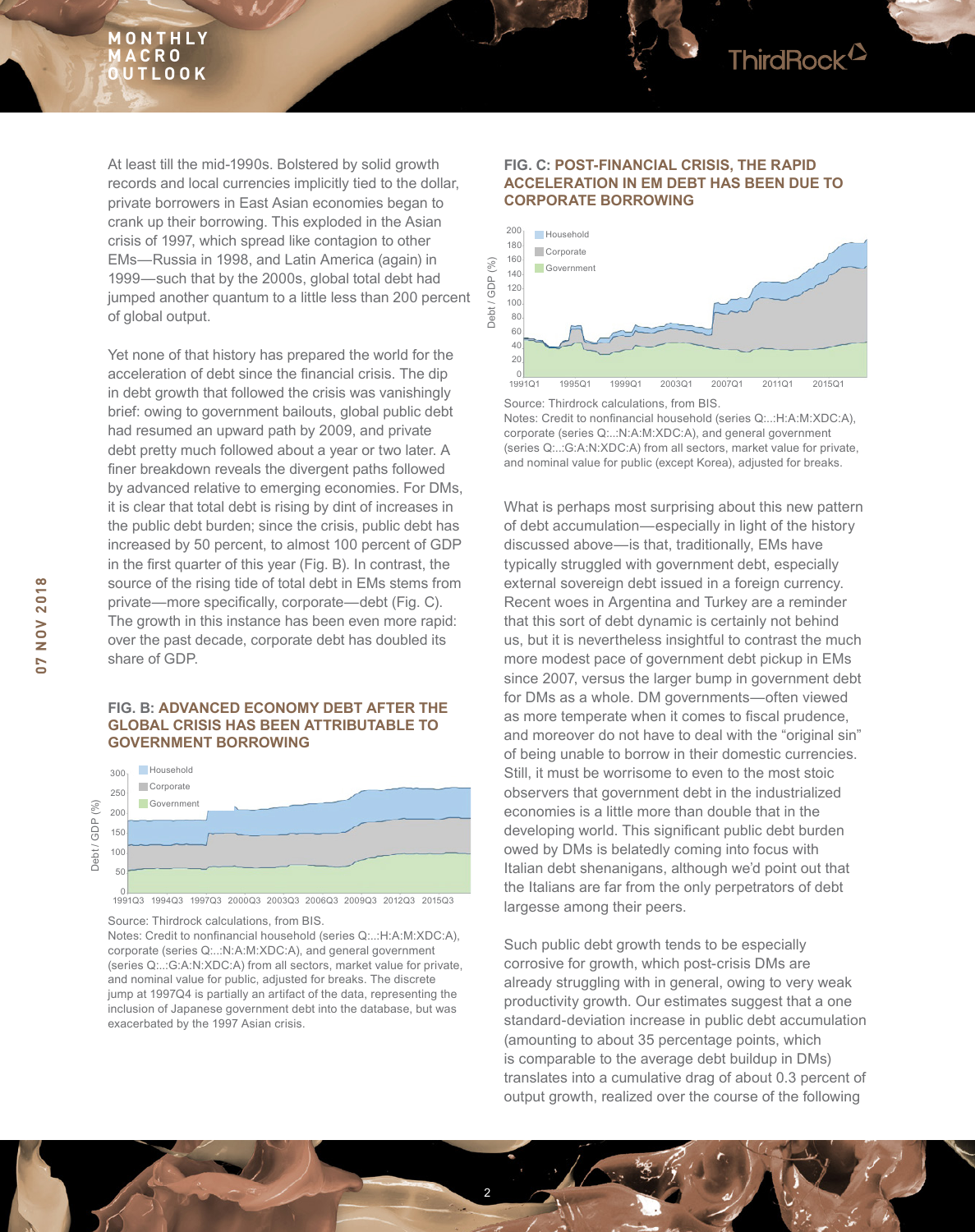

year. Although seemingly small, these 30 basis points—a number broadly in line with other estimates in the academic literature, much of which stress the detrimental consequences of excessive public debt burdens on economic activity—is a slowdown that that already anemically-growing DMs can ill-afford to lose.

This applies even to the currently high-fying U.S. economy. As mentioned in an earlier Outlook and by the IMF, the U.S. has the dubious distinction of being the only advanced economy expected to increase its debt share of GDP over the next decade, rather than decrease it. Rather than making hay while the sun is still shining, the world's largest economy—and in absolute terms, by far the world's largest debtor nation—has chosen to run large fiscal deficits, late in the cycle. The direct consequence of this choice is a projected increase in total debt (even holding the shares of private debt constant) to 256 percent of GDP by 2028 (Fig. D), accelerating to as much as 317 percent by 2048. It is this sort of troubling debt dynamics that has us concerned for the medium to longer run, a fact that fixed income traders appear to be increasingly pricing into the long end of Treasury rates.

## **FIG. D: EVEN WITH STABLE PRIVATE DEBT, TOTAL DEBT IN THE U.S. WILL BREACH 250 PERCENT OVER THE NEXT DECADE**



0 1952Q1 1960Q1 1968Q1 1976Q1 1984Q1 1992Q1 2000Q1 2008Q1 2016Q1 2024Q1

Source: Thirdrock calculations, from BIS and CBO. Notes: Credit to private nonfnancial (series Q:..:P:A:M:XDC:A) and general government (series Q:..:G:A:N:XDC:A) from all sectors, market value for private, and nominal value for public, adjusted for breaks. Estimates of pubic debt from 2018-28 rely on CBO projections, and holds private shares constant.

It is worth noting that some of the usual DM suspects— Japan and the Euro Area—do not feature as prominently in this round of debt buildup. While public debt in Japan has continued to inch upward, this has been offset by reductions in the liabilities of corporate Japan; total debt has, as a result, remained pretty much

**" The U.S. has the dubious distinction of being the only advanced economy expected to increase its debt share of GDP over the next decade. "**

constant at about 356 percent of output since the end of 2012 (still an eye-popping number, but old Japan hands will recognize that most of this debt is owed to its own citizens, and Japan remains a net creditor on a global basis. Another surprise comes from the Euro Area, which has remarkably seen its public debt drop: between mid-2014 (when public debt peaked at 93 percent of GDP), the supposedly chronically fiscally- challenged region shaved 7 percentage points of its aggregate public-sector balance sheet, crisis of the euro be damned.

The picture for EMs might also strike grizzled observers of markets as somewhat unexpected. The private sector in developing countries has generally not built up much leverage, preferring to finance capital expenditures with retained earnings. But the rise of state-owned enterprises (SOEs) across EMs, alongside greater access to capital markets due to financial globalization, has seen an enormous expansion of corporate debt by frms from the global South. Nor is this only a China story, even though (as might be expected) China is the 800-pound gorilla (dragon?) when it comes to looking at EM debt buildup. From Brazil's Banco do Brasil and Petrobas, to the Kremlin's control over more than 4,000 Russian corporations, to the vast reach of the Emirati royal families into finance, real estate, shipping, and sport, SOEs have extended their reliance on leverage even as they have expanded their infuence into the global economy.

Mind you, there are good economic reasons for the gradual expansion of private debt over time. In particular, as the economic development and

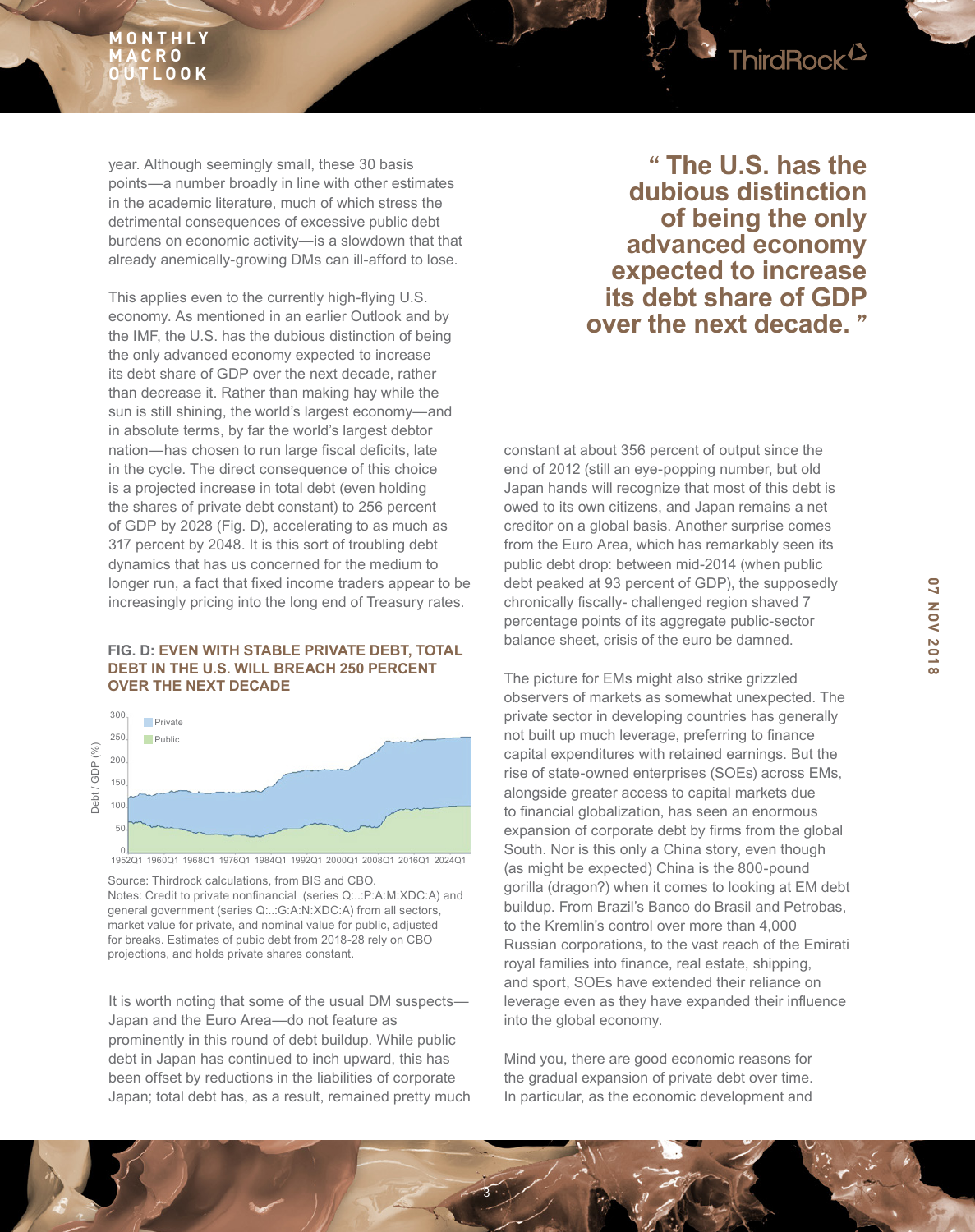fnancial system of a country matures, we would expect credit to the private sector to increase, since the carrying capacity of the economy would have gradually ramped up. Investment opportunities in a growing economy will need to be fnanced, and it is natural for entrepreneurs to exploit leverage to maximize proftable returns. Indeed, there is substantial academic research that demonstrates that fnancial development of this nature is not only associated with but may actually be an important driver of growth. So we are not surprised that, with per capita incomes in the global economy having risen from \$4,400 in the mid-1960s to more than \$10,600 last year (in infation-adjusted dollar terms), higher debt shares would be a very natural outgrowth. Indeed, the increase of debt by around 1.7 times since then is actually smaller than the multiple for income growth (of 2.4).

And yet, and yet. As is the case for public debt, it is not so much rising private sector borrowing that worries us, but the speed with which such corporate liabilities have accumulated. Our estimates suggest that, like public debt increases, speedy growth in frm debt can pose barriers to growth of a similar (albeit slightly smaller) order. And nowhere is the concern about firm borrowing more stark than in China, which has amassed corporate debt at 164 percent of output—almost a third the outstanding debt stock—and has exhibited difficulty in pruning this down, even with their previously-tired strategy of debt- for-equity swaps.

Perhaps just as worrying, China has a number of debt exposures that go beyond the headline figures for private and debt burdens. Insofar as private debt is concerned, shadow debt issued by non-bank entities (a topic we frst broached in the middle of the year) has not only failed to improve, but—after an earlier plateau between mid-2016 and mid-2017—has now appeared to be on the march again (Fig. E). The first quarter of this year saw an uptick of shadow banking issuance to 55 percent, a 2 percentage point increase over the past year. Progress is also threatened by the People's Bank's decision to offset some of the trade-related hit by reopening the credit spigots; with total social fnancing no longer on a contractionary posture, it is difficult to imagine how some of these funds do not flow to the informal banking sector.

#### **FIG. E: WHILE CHINA HAS RESTRAINED CORPORATE DEBT BUILDUP SOMEWHAT, THE SHADOW BANKING SECTOR STILL LOOMS LARGE**



Source: Thirdrock calculations, from BIS.

Notes: Credit to general government (series Q:..:G:A:N:770:A), private nonfnancial sector from all sectors (series Q:..:P:A:M:770:A) and banks only (series Q:..:P:A:B:770:A), with nonbank (shadow) issuance calculated as the difference between the latter two. Market value for private, and nominal value for public, adjusted for breaks.

The public side of the ledger faces its own form of shadow debt: the buildup of provincial borrowing. In principle, subnational debt is rolled into central government debt, and so the low aggregate public debt share should be reassuring. But local governments have a history of concealing true debt burdens by relying on local government fnancial vehicles (LGFVs)— indeed, the explicit recognition of off-budget local government debt led to a more than doubling of central government debt in 2014 but the practice of informal borrowing via LGFVs has remained largely unabated, and current IMF projections for Beijing's relatively gentle increase in anticipated debt burdens through till 2022 do not take a potential blowup in such subnational borrowings into account.

There are at least two additional reasons why we are monitoring the provincial debt situation closely. First, while the focus is often on the provincial debt share—ranging from highs in excess of 80 percent of gross provincial product (Liaoning) to lows in the low teens (Hubei)—what is potentially more relevant to stability concerns are repayment capacity (defned as the ratio of debt to revenue), and the political sensitivity of the relevant indebted regions (Fig. F). The former is important for ensuring the sort of liquidity necessary to avoid defaults, while the latter has been the concern of Chinese leaderships for time immemorial; many a dynasty have been toppled owing to poorly managing political unrest.

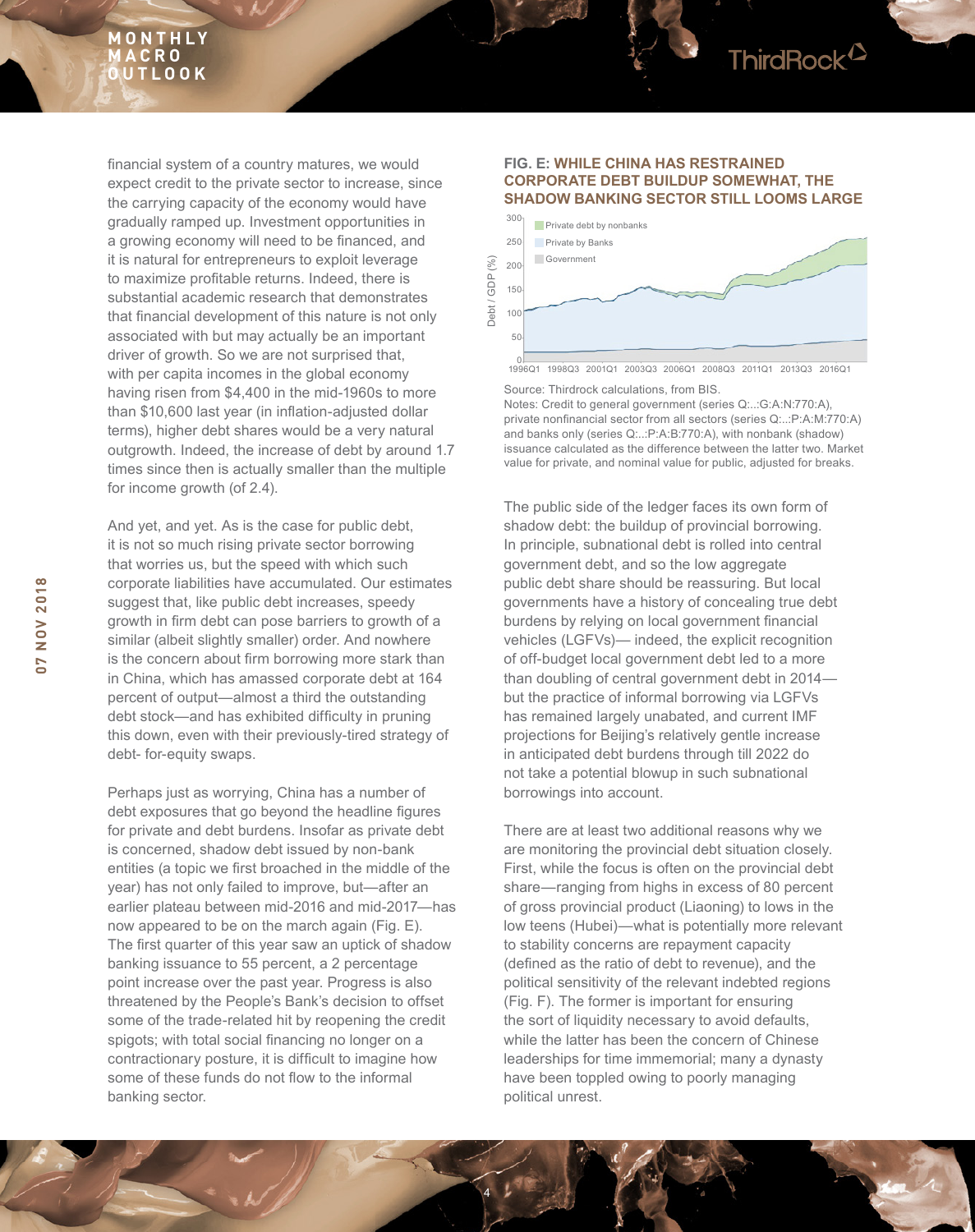

### **FIG. F: PROVINCIAL DEBT/OUTPUT IS LESS RELEVANT TO STABILITY PROSPECTS VERSUS REPAYMENT CAPACITY AND POLITICAL ENSITIVITIES**



Source: Thirdrock calculations, from NBS, NAO, and China Labor Bulletin.

Notes: Gross provincial produt are the provincial output shares of national GDP. Data are for 2013, based on NAO audit results. Navy bars are provinces with above-median protest activity.

Incidentally, China's penchant for expanding leverage as a development strategy has also had consequences elsewhere in the developing world. China's Belt and Road Initiative (BRI) has recently garnered headlines, but of the sort China would probably rather avoid: countries as wide-ranging as Malaysia, Pakistan, Kenya, and Tonga—along with international institutions such as the Asian Development Bank and the IMF—have flagged the possibility of a "debt trap" for emerging markets that pile on BRI-related infrastructure loans. Not all BRI projects have paid off in the manner envisioned by either China or its EM borrowers; this further toll from ongoing payments—typically extended in relatively heady economic times— will become a more pressing

concern when the winds of economic change inevitably shift.

An old banker's dictum (attributed to Paul Getty) asserts that if you owe the bank \$100, that's your problem; but if you owe the bank \$100 million, that's the bank's problem. More poignant these days is that the huge global debt burden is truly the world's problem.

## THE PUBLIC WEALTH (OR POVERTY) OF NATIONS

Following our expansive (and possibly depressing) tour of countries' liabilities, it is worth taking a careful step back to examine whether this doom-and-gloom scenario of seemingly inexorably-rising rising debt can ever be remedied. On possible bright spark, then, is that—by and large—nations are not overburdened beyond what they can possibly handle. Put another way, a holistic view of the full balance sheet of the public sector tends to reveal that.

Adam Smith, often known as the father of modern economics, titled the work that established his claim The Wealth of Nations. Yet economists have rarely deeply explored this matter with much zeal, not least because tracking the many implicit liabilities and poorly-valued nonfnancial assets seems like it would be too gargantuan a task. Thanks to the hardworking beavers at the IMF, however, we now have a snapshot of how such balance sheets—at least on the governmental level—and the message from

## **FIG. G: PUBLIC BALANCE SHEETS GENERALLY REVEAL FEW LIABILITIES THAT ARE NOT MOSTLY COVERED BY ASSETS**



5

Source: Thirdrock compilation, using IMF Fiscal Monitor Notes: Estimates based on a single year of data, typically between 2013 and 2015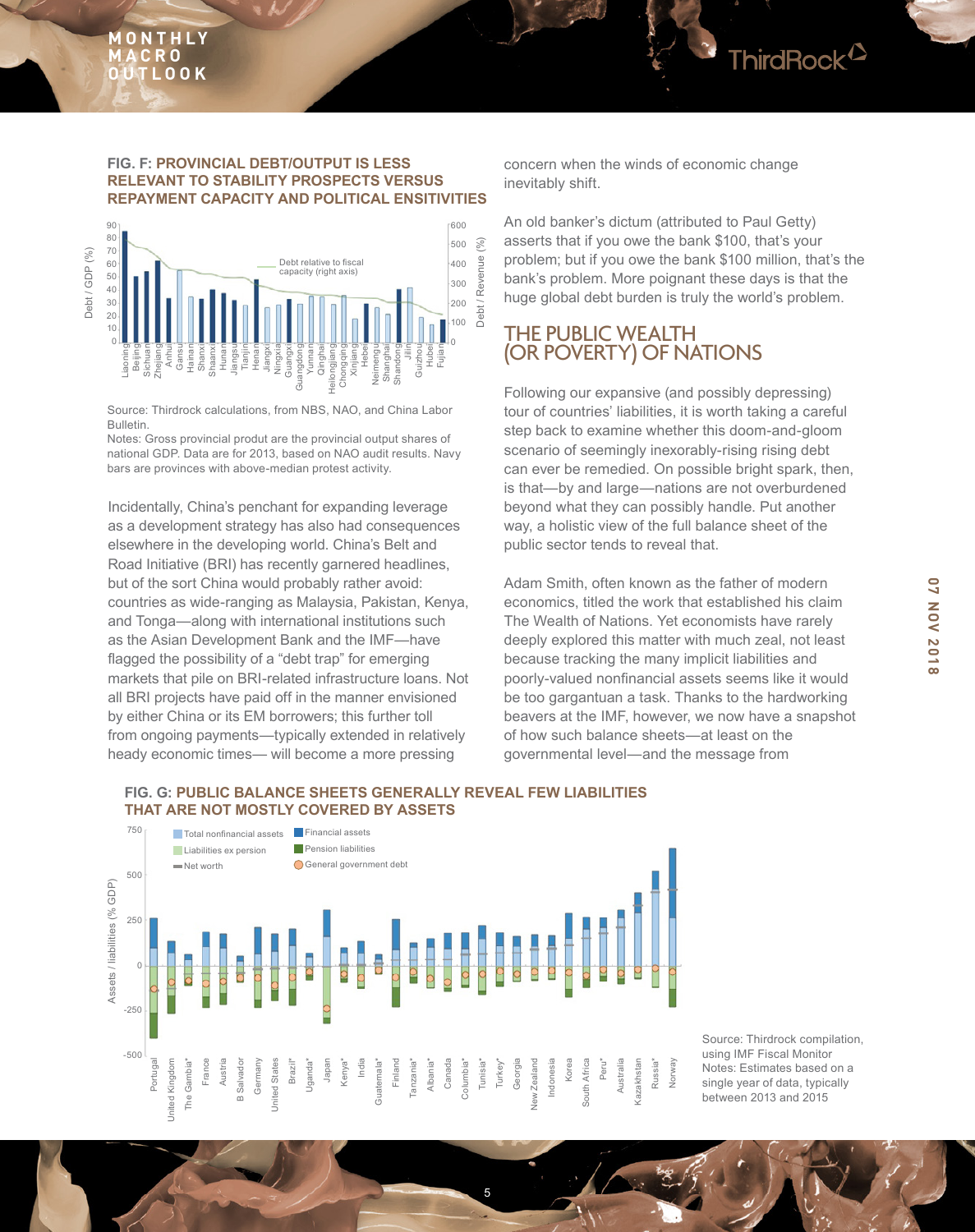this exercise is both concerning but also reassuring (at different levels).

We'll start with the bad news. Public debt is only a (relatively small) part of the picture. Once one factors in additional governmental obligations—including pensions and other implicit liabilities—it is clear that the sum total of such potential payouts generally far outweigh the debt burden, in many instances by several times (the notable exception here is Japan) (Fig. G). In a number of alarming instances—such as Austria, Germany, France, Portugal, and the United Kingdom liabilities balloon to twice the explicit governmental debt burden. This, of course, is not news to most keen observers of advanced- economy fiscal affairs, and indeed is the premise for efforts aimed at reforming the retirement system.

And now the slightly sunnier news. Government assets, in general, are quite substantive. The combination of all public nonfnancial and fnancial holdings is, for the vast majority of economies, either larger or broadly comparable to the size of liabilities (Portugal and the UK again stand out here). And just as comforting, in many cases these are not just comprised of nonfnancial assets—the valuation and disposability which may well be questionable—but also financial assets, which are typically marked to market and often can be liquidated to meet liability calls.

Just as important, these assets serve as collateral that undoubtedly help shore up the credibility of the public fnance system; if governments are known to have enough assets to use as actual collateral, the ability of the government to borrow is even greater, since all governments also have the ability to raise revenue

**" It is not so much the ability of governments to make good on their debt, rather, it is their willingness to do so. "**

through taxation indefnitely into the future (this is why in principle any government that maintains the ability to print its own currency can never technically go bankrupt, so long as most of its debt is denominated in local currency. As an aside, if one ever needs a simple explanation for why Japan can sustain its 236 percent-of-GDP government debt ratio—besides the fact that it's all owed mostly to Japanese themselves the justification is right there in the figure: Japan's government balance sheet nets out to about zero.

So there we have it. It is not so much the ability of governments to make good on their debt or even all their outstanding obligations, explicit or implicit. Rather, it is their willingness to do so, since most clearly have the asset backing to net out these liabilities (likely to the detriment of future generations, since this amounts to selling off their collective national inheritance; but then again, our children would also not be held liable for debt they did not directly incur). Whether they choose to meet these obligations is another matter, but it is important to keep the fact that it is not for lack of resources.

From the investor perspective, this information certainly leads us toward more caution with regard to Portuguese and UK fixed income, and corroborates our point, made in previous Outlooks, that Japanese equity assets are often underrated by markets. On the fip side, conditional on a solid framework for the rule of law, we would look favorably on assets in Oceania (Australia/New Zealand), as well as Norway.

## UNITED STATES: STILL STANDING TALL, BUT THERE ARE CHINKS IN THE ARMOR

6

With U.S. Treasury yields spiking and equity markets in turmoil, it is worthwhile revisiting the U.S. macro landscape—not least because so much of trading sentiment appears to be centered on expectations of continued support from macro fundamentals—without which the downturn in risk assets may well become a more protracted affair. Back in May, we suggested that fnancial markets were pricing a much higher probability of a U.S. recession than prevailing macro fundamentals implied; over the past half year, these distinct probabilities have again converged, in favor of the economic data. But a number of economic series are beginning to poke holes in the otherwise solid edifice of the American macroeconomy.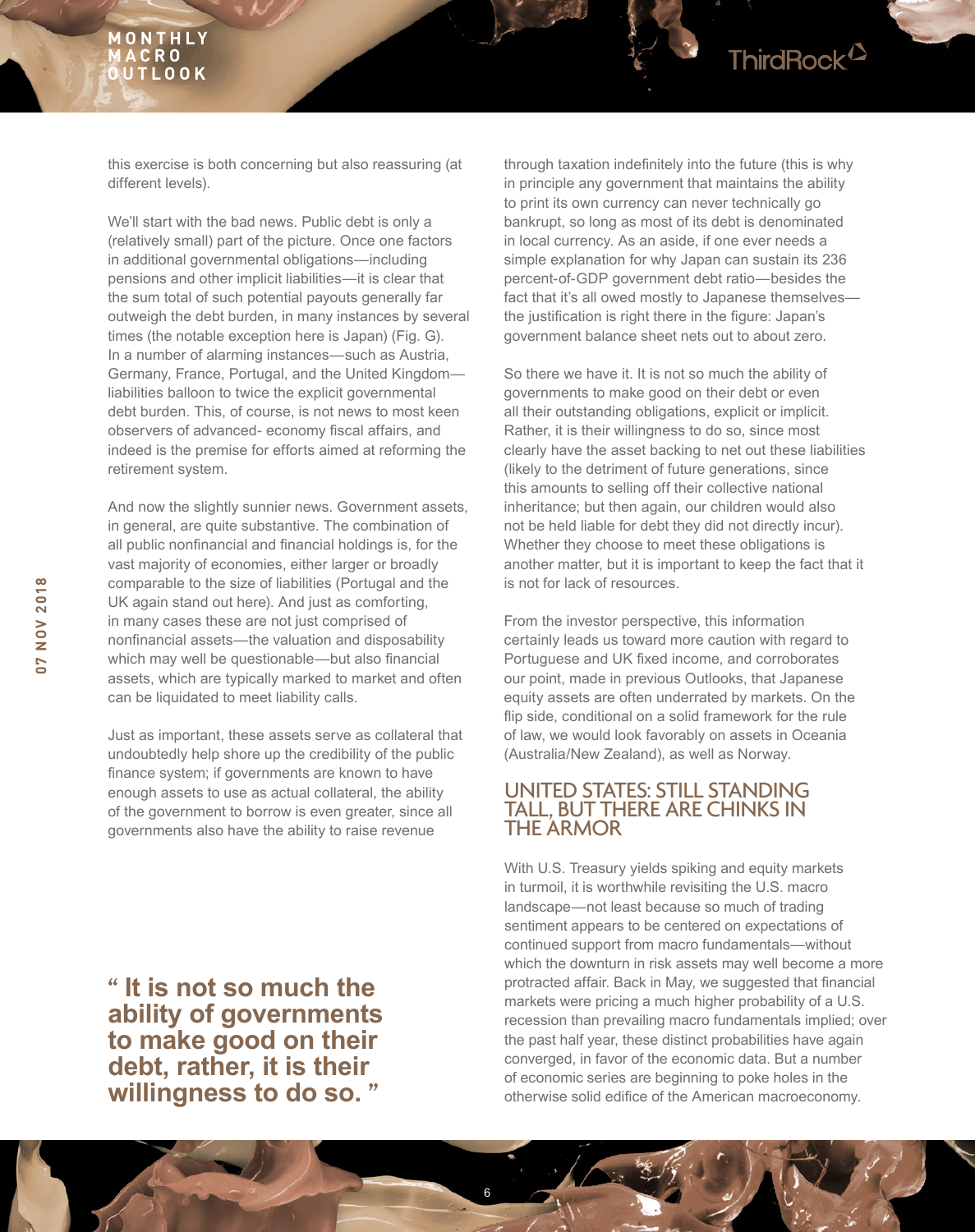

And how shiny is that knife? Well, we've been closely following the high-frequency data over the past year and a number of signals have begun to nag at us. The frst relates to the sales of consumer durables. This is well-exemplifed by recession probabilities calculated exclusively using data on auto sales (Fig. H). As is evident, on the sole basis of this metric, the risks of recession have risen to exceed every other previous cycle since 1973. The auto slump is, of course, simply reflective of a more generalized weakening in the sales of such goods, which is likely to slump even further in response to rising prices that result from the Trump administration's tariff actions.

## **FIG. H: CRACKS ARE BEGINNING TO EMERGE IN SELECT SECTORS OF THE U.S. ECONOMY, NOTABLY IN CONSUMER DURABLES AND HOUSING**



Source: Thirdrock calculations, using BEA and Census Bureau/ Datastream.

Notes: Recession probability based on a univariate probit model, with constant. Coefficient for independent variable (new building permits for housing, new passengar car sales for autos) computed with Huber-White robust standard errors, and is significant at standard levels.

# **" It is not unwise to hedge for [recession] eventuality by taking some risk off the table, notably with rotations into more defensive sectors. "**

The other indicator that has sent a worrying warning stems from housing. The slowing housing market has occupied our minds for a while now, and as can be seen, recession risks based on this indicator alone have been ticking upwards (albeit still below the 40 percent or so probability that is more reliably associated with recessions). And while the rapid price appreciation alongside rising mortgage debt growth has mainly been limited to a number of (mainly Western and Eastern seaboard counties), a careful look at a number of alternative housing metrics reveals a difficult-to-deny inflection since the end of the first quarter. So the housing data offers another point of corroboration to the point about weak spots.

It's probably worth noting at this stage that these two ingredients maketh not the recession omelet. The suite of macro indicators currently points to an essentially zero probability of a recession onset, and even fnancial market indicators have tamed, and point analogously to negligible recession risk (here, those that have appealed to the fattening yield spread between 2 and 10-year Treasuries ignore two essential points: first, that simple extrapolation of the 2/10 trend is problematic, since it does not account for the likelihood of the long end rising due to steadily rising term and default risk premia; and second, that the far-more-predictively-accurate spread between 3-month bills and 10-year bonds has been fattening, rather than falling, since midyear). So we remain calm about whether the U.S. is contemporaneously in a recession (lest one thinks such real-time determinations should be obvious, it is worthwhile recalling that the massive 2007/08 recession was only called almost a full year after its onset, and as late as mid-2008 there were still debates over whether the U.S. was in fact undergoing a contraction).

That does not mean, however, that we see no problems on the horizon. This becomes evident once we contrast current recession probabilities to those one year ahead,

7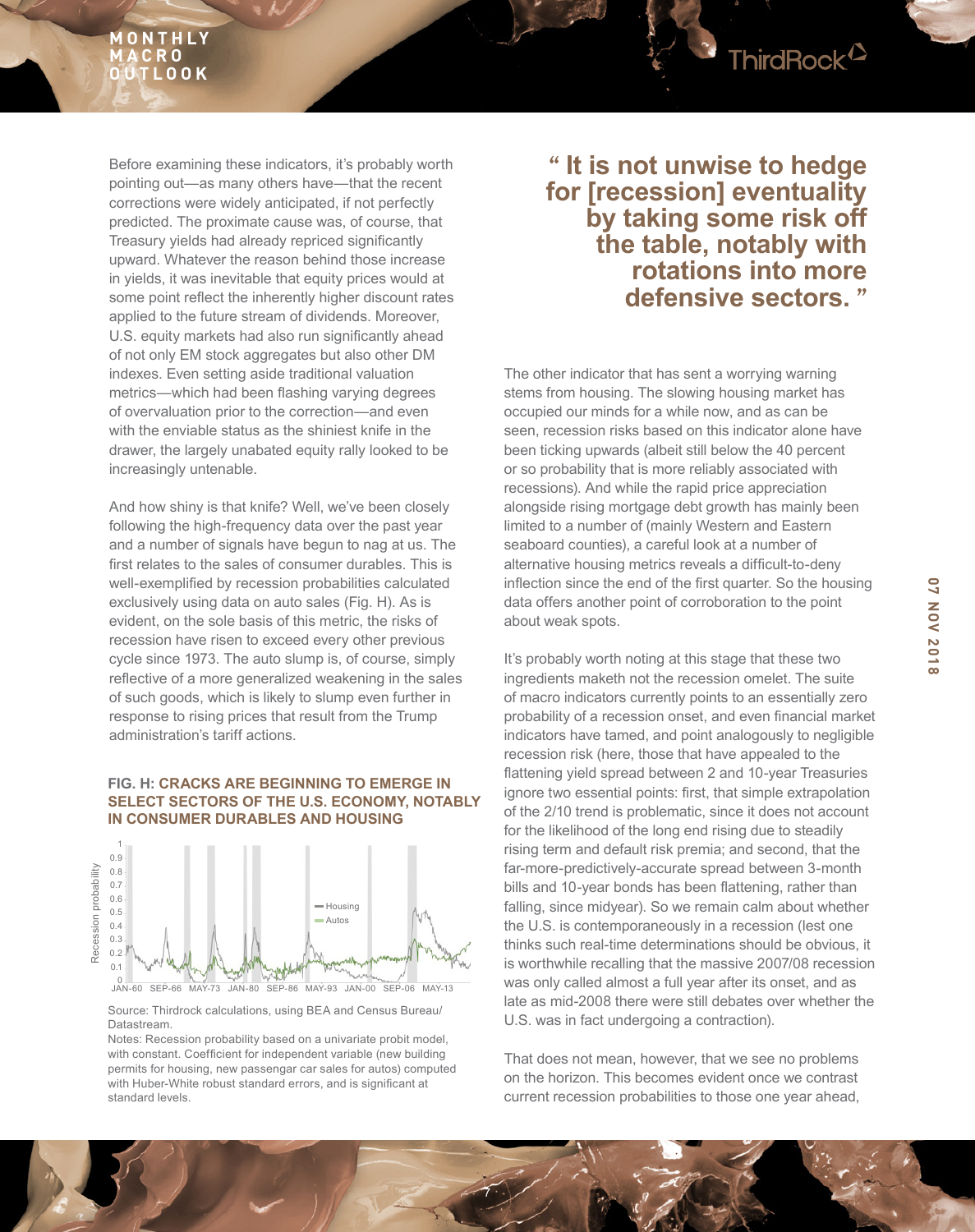using a combination of macroeconomic and fnancial market measures (Fig. I). And there, we see clearly that recession risks are rising. To be clear, they remain low—in the order of around 7 percent by our estimates—but a sharp spike in probability in the recent past (which has since collapsed) is reminiscent of the sort of warning spikes we see prior to actual recessions. Such elevated risks do not, alas, defnitively allow us to peg down precisely when the next U.S. recession might occur, but hint at the likelihood of trouble as close into the future as a year ahead. Once the economy begins to go south, the probability of a recession's onset tend to rise very quickly, as the data rapidly turn sour. It is not unwise to hedge for that eventuality by taking some risk off the table, notably with rotations into more defensive sectors, a strategy many have already begun to pursue, if indicators of investor positioning are anything to go by.

#### **FIG. I: ALTHOUGH CONTEMPORANEOUS RECESSION PROBABILITIES IN THE UNITED STATES REMAIN LOW, RISKS ARE RISING ONE YEAR OUT**



Source: Thirdrock calculations, using ISM/Datastream. Notes: Recession probability based on a multivariate probit model, with constant. Coefficient for independent variables computed with Huber-White robust standard errors, and are all significant at standard levels. Independent variables include ISM PMI, consumer confdence, auto sales, housing starts, initial claims, the unemployment rate, the 12M lagged 10Y/3M treasury yield spread, and the DJIA index.

Just as important, while many observers are currently pricing in a comparatively shallow recession when it comes round— citing the fact that few large imbalances are evident on the horizon—what would otherwise be a shallow recession could well turn out to be deeper and more prolonged, due to the inability of the government to deploy decisive countercyclical macro policy (with the latecycle fiscal stimulus, the room for additional government spending will be constrained; and even if the recession were to occur only in two years, the level of interest rates would be insufficiently high enough to entail a deep cut). Were this to be the case, any equity market correction may be more severe than many are currently expecting.

On our part, we recognize this as a tail risk, but one of rising concern as the expansion powers on. Our impression is that the Fed is also treating it pretty much as one, and indeed is actively working to free up wiggle room for interest rate cuts when it becomes necessary. That is why we believe that the Fed will most likely stay the course in its telegraphed rate hike cycle.

ThirdRock<sup>12</sup>

All that said, as we pointed out above, the U.S. economy remains, for now, the strongest-performing advanced economy on a relative basis, and all the more after the gradual reversion of the Euro Area toward its longer-term trend. While macro surprises are becoming increasingly rare, underlying activity still powers substantially over potential (to the extent that analysts are beginning to update their estimates of U.S. growth potential to something closer to 2 percent, from about 1.6 percent as recently as a year ago). And any slowdown thus far remains a "second-derivative" concern: a relative slowdown in an otherwise blistering growth rate, not a fall in the growth rate into negative territory. This late-cycle run still has legs yet.

# INVESTMENT TAKEAWAYS

We had begun the process of rebalancing our U.S. equity portfolio to take some risk off the table, but of course that has not fully insulated us from recent market volatility. Markets have settled somewhat, but we expect volatility to remain elevated in the absence of decisive macro fundamental support, a point we made earlier this year. We do not recommend trying to identify market bottoms, but rather to allow the turmoil to play itself out before making portfolio allocation decisions. Our medium-term theme of focusing on fnancials and healthcare remains, along with growth-led areas of tech (AI, robotics, cybersecurity). We remain guarded about heading too boldly into EM equities at this stage—and certainly not until current market conditions settle—except selectively where valuations are starting to look attractive. Within EM equity space, we are relatively more bullish on Asia relative to other parts of the world. We maintain that remaining short duration on DM fxed income, given the late stage of the U.S. business cycle, and the largely unabated hiking path for the Federal Reserve. As always, the more cautious can purchase protection via taking on yen exposure, or looking to infation-protected treasuries.

*The author Jamus Lim is Economist at Thirdrock Capital. A former lead economist at Abu Dhabi Investment Authority and senior economist at the World Bank, Jamus is also currently an Associate Professor at ESSEC Business School in Singapore.*